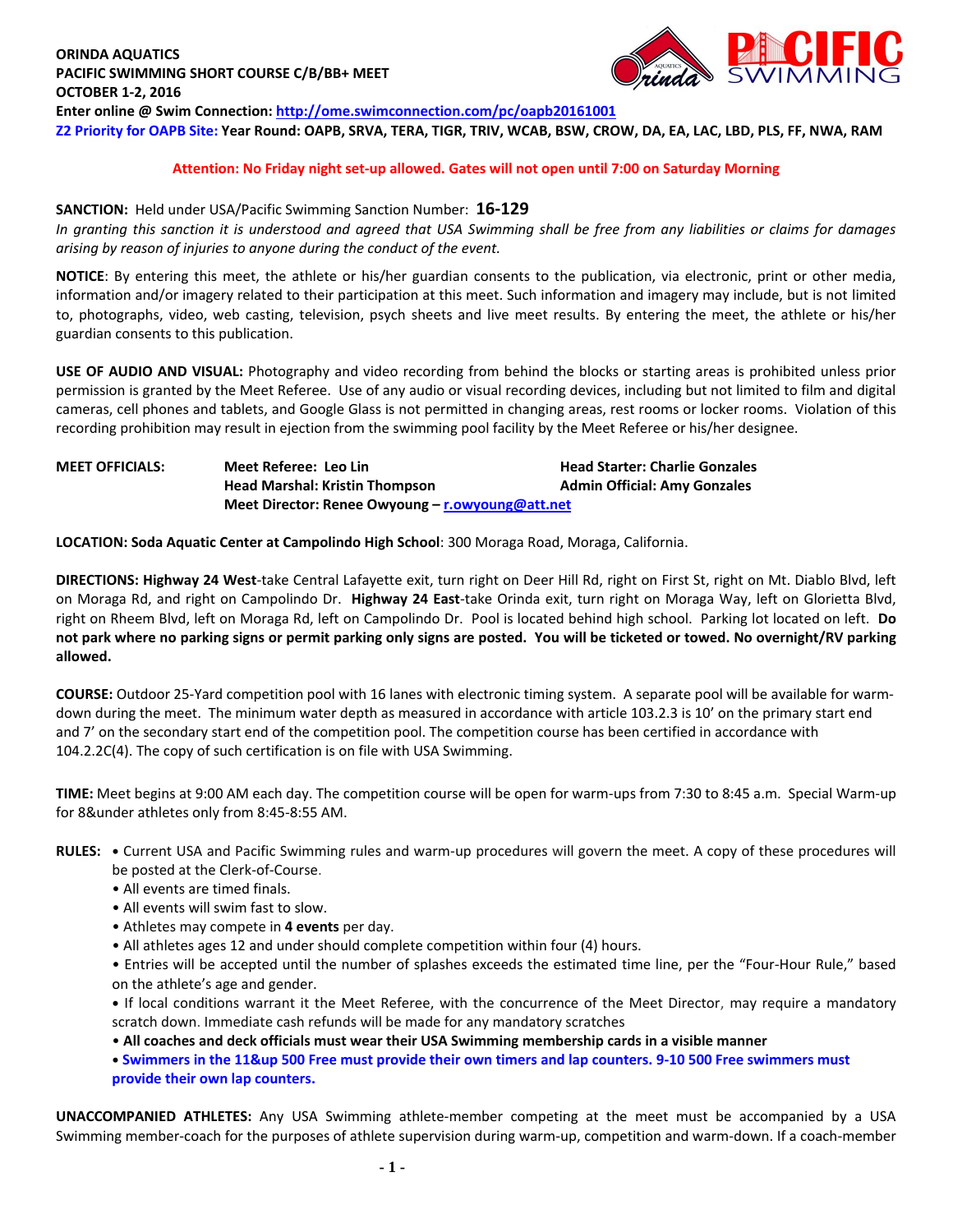of the athlete's USAS Club does not attend the meet to serve in said supervisory capacity, it is the responsibility of the athlete or the athlete's legal guardian to arrange for supervision by a USA Swimming member-coach. The Meet Director or Meet Referee may assist the athlete in making arrangements for such supervision; however, it is recommended that such arrangements be made in advance of the meet by the athlete's USAS Club Member-Coach.

**RACING STARTS:** Any athlete entered in this meet, unaccompanied by a USA Swimming member coach, must be certified by a USA Swimming member coach as being proficient in performing a racing start or must start the race in the water. It is the responsibility of the athlete or the athlete's legal guardian to ensure compliance with this requirement.

### **RESTRICTIONS:**

- Smoking and the use of other tobacco products is prohibited on the pool deck, in the locker rooms, in spectator seating, in standing areas and in all areas used by athletes, during the meet and during warm-up periods.
- Sale and use of alcoholic beverages is prohibited in all areas of the meet venue.
- No glass containers are allowed in the meet venue.
- No propane heater is permitted except for snack bar/meet operations.
- All shelters must be properly secured.
- Changing into or out of swimsuits other than in locker rooms or other designated areas is prohibited.

• Destructive devices, to include but not limited to, explosive devices and equipment, firearms (open or concealed), blades, knives, mace, stun guns and blunt objects are strictly prohibited in the swimming facility and its surrounding areas. If observed, the Meet Referee or his/her designee may ask that these devices be stored safely away from the public or removed from the facility. Noncompliance may result in the reporting to law enforcement authorities and ejection from the facility. Law enforcement officers are exempt per applicable laws.

• Coaches, Parents and Siblings may not use the pool

### **ELIGIBILITY:**

• Athletes must be current members of USA Swimming and enter their name and registration number on the meet entry card as they are shown on their Registration Card. If this is not done, it may be difficult to match the athlete with the registration and times database. The meet host will check all athlete registrations against the SWIMS database and if not found to be registered, the Meet Director shall accept the registration at the meet (a \$10 surcharge will be added to the regular registration fee). Duplicate registrations will be refunded by mail.

• Athletes in the "BB" Division must have met at least USA Swimming Motivational "BB" minimum time standard. Athletes in the "B" Division must have met at least the listed "B" minimum time standard. All entry times slower than the listed "B" time standard will be in the "C" Division. For 8&U, athletes in the "A" division must have at least the listed "A" standard.

• Entries with **"NO TIME" will not be accepted.**

• Entry times submitted for this meet will be checked against a computer database and may be changed in accordance with Pacific Swimming Entry Time Verification Procedures.

• Disabled athletes are welcome to attend this meet and should contact the Meet Director or Meet Referee regarding and special accommodations on entry times and seeding per Pacific Swimming policy.

- Athletes 19 years of age and over may compete in the meet for time only, no awards.
- Athlete's age will be the age of the swimmer on the first day of the meet.

**ZONE 2 ENTRY PRIORTY: Meet entries will not be accepted any earlier than August 27th, 2016. Entries of swimmers from ASSIGNED Zone 2 "year round" teams in "good standing" postmarked or entered online by 11:59 p.m. on Saturday, September 3 rd, 2016 will be given 1st priority acceptance.** Entries from members of Zone 2 teams (year-round and seasonal) postmarked or entered online between 12:00 am on Sunday, September 4<sup>th</sup> and 11:59 pm on Saturday, September 10<sup>th</sup> will be given 2<sup>nd</sup> priority acceptance. All entries from zone 2, all other Pacific LSC Zones and other LSC's, either postmarked, entered online, or hand delivered by the entry deadline will be considered in the order that they were received.

**\*\*Note: Athletes who falsify their entry form by listing a club to which they are not legitimately associated will be rejected from the meet. Further, entry fees will not be refunded and they may be referred to Pacific Swimming Review Committee for disciplinary action.**

**ENTRY FEES:** \$4.00 per event, \$8.00 participation fee per athlete. Entries will be rejected if payment is not sent at time of request. No refunds will be made, except mandatory scratch downs.

**ONLINE ENTRIES:** To enter online go to **<http://ome.swimconnection.com/pc/OAPB20161001>** to receive an immediate entry confirmation. This method requires payment by credit card. Swim Connection, LLC charges a processing fee for this service, equal to \$1 per athlete plus 5% of the total Entry Fees. Please note that the processing fee is a separate fee from the Entry Fees. If you do not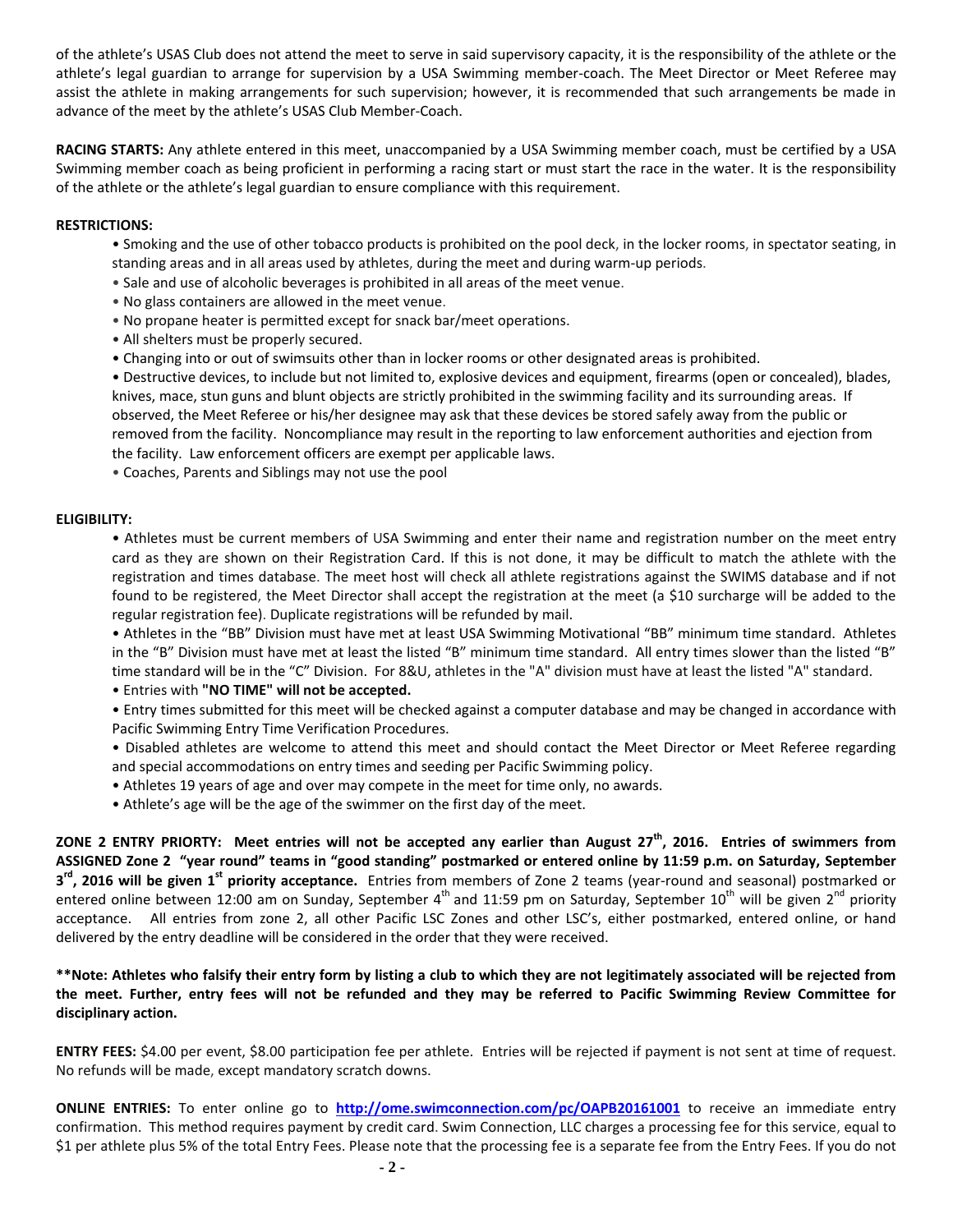wish to pay the processing fee, enter the meet using a mail entry. **Entering online is a convenience, is completely voluntary, and is in no way required or expected of an athlete by Pacific Swimming.** Online entries will be accepted through **Wednesday, September 21 st, 2016 or until the meet closes due to reaching capacity under the four-hour rule.** 

**MAILED OR HAND DELIVERED ENTRIES**: Entries must be on the attached consolidated entry form. Forms must be filled out completely and printed clearly with athlete's best time. Entries must be postmarked by midnight, **Monday, September 19th, 2016** or hand delivered by 6:30 p.m. **Wednesday, September 21st, 2016.** No late entries will be accepted. Requests for confirmation of receipt of entries should include a self-addressed envelope.

**Make check payable to: Orinda Aquatics Mail/Hand Deliver entries to: Renee Owyoung, 6537 Liggett Drive, Oakland, CA 94611**

**CHECK-IN:** The meet will be deck seeded. Athletes must check-in at the Clerk-of-Course. No event shall be closed more than 30 minutes before the scheduled start of the session. Close of check-in for all individual events shall be no more than 60 minutes before the estimated time of the start of the first heat of the event. Athletes who do not check in will not be seeded and will not be allowed to compete in that event.

**SCRATCHES:** Any athletes not reporting for or competing in an individual timed final event that they have checked in for shall not be penalized.

**AWARDS:** The top 8 places will be awarded for 8&un, 9-10, 11-12, 13-14, 15-18 age groups in each division (C/B/BB). 8&u will be awarded in each division (PC-A, PC-B, and PC-C). All athletes achieving and "A" time for the first time will be awarded a standard "A" medal, regardless of place achieved in event. No awards will be given to athletes age 19 years or older. All Individual awards must be picked up at the meet. No awards will be mailed or distributed after the meet.

**ADMISSION:** Free. A two-day program will be available for a reasonable cost.

**SNACK BAR & HOSPITALITY:** A snack bar will be available throughout the competition. Coaches and working deck officials will be provided lunch. Hospitality will serve refreshments to timers.

**MINIMUM OFFICIALS:** The Meet Referee shall conduct an inventory of Officials and shall compare the number of athletes entered against the number of Officials that worked representing each club per day of the meet. Those clubs who have not provided sufficient Officials in a day of the meet, in accordance with the table below, will be fined \$100 per missing Official per day.

| Number of athletes entered in meet per club per day | Number of trained and carded |  |  |  |  |  |
|-----------------------------------------------------|------------------------------|--|--|--|--|--|
|                                                     | officials                    |  |  |  |  |  |
| $1 - 10$                                            |                              |  |  |  |  |  |
| $11 - 25$                                           |                              |  |  |  |  |  |
| 26-50                                               |                              |  |  |  |  |  |
| $51 - 75$                                           |                              |  |  |  |  |  |
| 76-100                                              |                              |  |  |  |  |  |
| Every 20 athletes over 100                          |                              |  |  |  |  |  |

|           |                 | <b>SATURDAY</b> |            | <b>SUNDAY</b> |                |                 |                |  |  |  |
|-----------|-----------------|-----------------|------------|---------------|----------------|-----------------|----------------|--|--|--|
| 8&under   | $9-10$          | $11 - 12$       | 13-18      | 8&under       | $9 - 10$       | $11 - 12$       | $13 - 18$      |  |  |  |
| 100 IM    | <b>500 Free</b> | 100 IM          | 200 IM     | <b>50 Fly</b> | <b>100 Fly</b> | $100$ Fly       | <b>200 Fly</b> |  |  |  |
| 25 Breast | 100 IM          | 50 Back         | 200 Back   | 25 Back       | 50 Back        | 50 Free         | 100 Free       |  |  |  |
| 25 Fly    | 50 Fly          | <b>50 Flv</b>   | $100$ Fly  | 50 Breast     | 50 Breast      | 100 Back        | 100 Back       |  |  |  |
| 50 Free   | 50 Free         | 100 Breast      | 200 Breast | 25 Free       | 100 Free       | 50 Breast       | 100 Breast     |  |  |  |
|           |                 | 100 Free        | 50 Free    |               |                | <b>500 Free</b> | 500 Free       |  |  |  |

### **EVENT SUMMARY**

#### **MEET EVENT SUMMARY**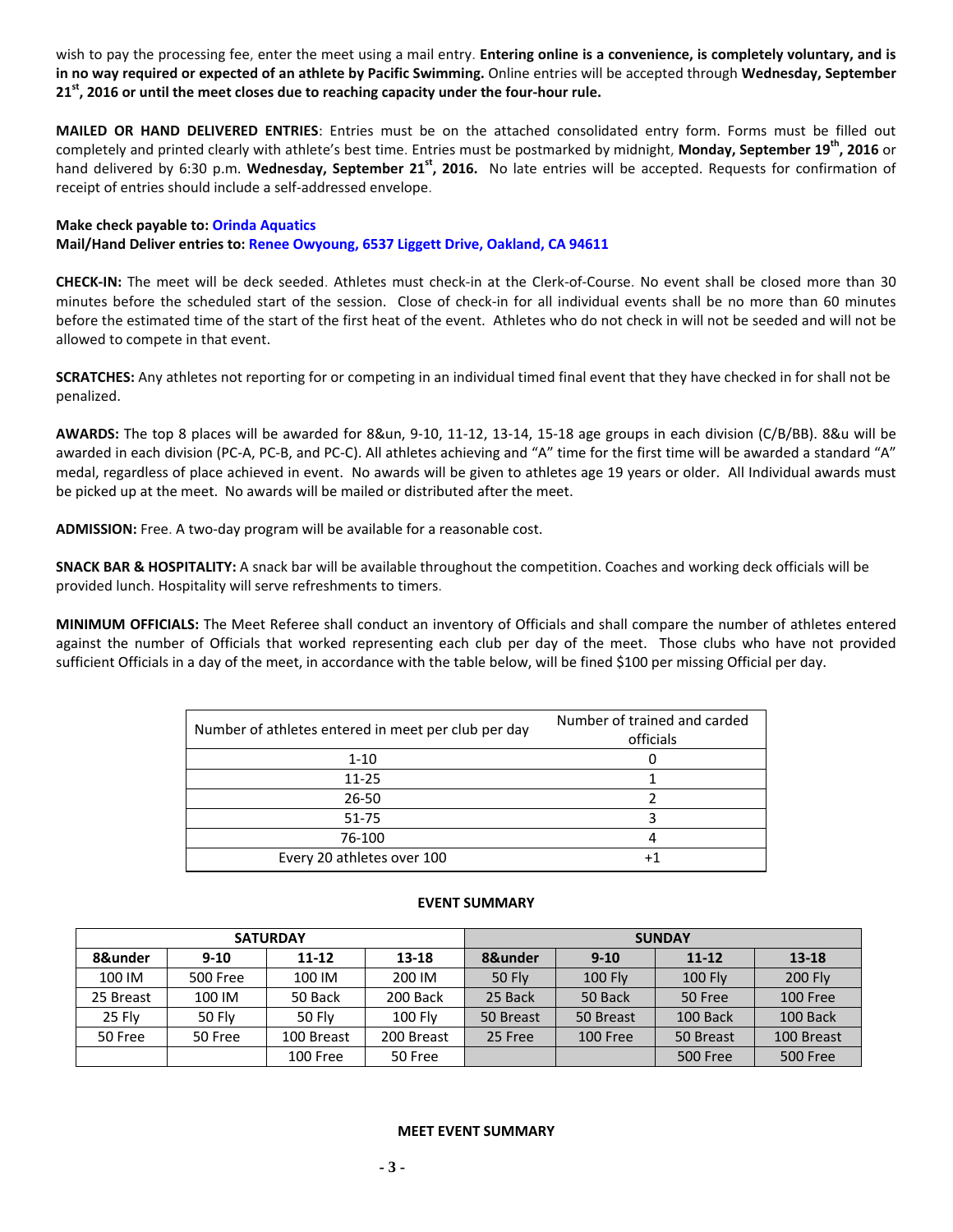| Saturday, October 1st         |                  |                              |    | Sunday, October 2nd           |                  |                           |  |  |  |
|-------------------------------|------------------|------------------------------|----|-------------------------------|------------------|---------------------------|--|--|--|
| <b>GIRLS</b><br><b>EVENT#</b> | <b>EVENTS</b>    | <b>BOYS</b><br><b>EVENT#</b> |    | <b>GIRLS</b><br><b>EVENT#</b> | <b>EVENTS</b>    | <b>BOY</b><br><b>EVEN</b> |  |  |  |
| 1                             | 9-10 500 Free    | $\overline{2}$               |    | 33                            | 13&up 200 Fly    | 34                        |  |  |  |
| 3                             | 13&up 200 IM     | 4                            |    | 35                            | 11-12 100 Fly    | 36                        |  |  |  |
| 5                             | 11-12 100 IM     | 6                            |    | 37                            | 9-10 100 Fly     | 38                        |  |  |  |
| $\overline{\mathbf{z}}$       | 9-10 100 IM      |                              | 39 | 8&un 50 Fly                   | 40               |                           |  |  |  |
|                               | 8&un 100 IM      | 8                            |    | 41                            | 11-12 50 Free    | 42                        |  |  |  |
| 9                             | 13&up 200 Back   | 10                           |    | 43                            | 13&up 100 Free   | 44                        |  |  |  |
| 11                            | 11-12 50 Back    | 12                           |    | 45                            | 9-10 50 Back     | 46                        |  |  |  |
| 13                            | 8&un 25 Breast   | 14                           |    | 47                            | 8&un 25 Back     | 48                        |  |  |  |
| 15                            | 9-10 50 Fly      | 16                           |    | 49                            | 11-12 100 Back   | 50                        |  |  |  |
| 17                            | 13&up 100 Fly    | 18                           |    | 51                            | 13&up 100 Back   | 52                        |  |  |  |
| 19                            | 11-12 50 Fly     | 20                           |    | 53                            | 9-10 50 Breast   | 54                        |  |  |  |
| 21                            | 8&un 25 Fly      | 22                           |    |                               | 8&un 50 Breast   |                           |  |  |  |
| 23                            | 13&up 200 Breast | 24                           |    | 55                            | 11-12 50 Breast  | 56                        |  |  |  |
| 25                            | 11-12 100 Breast | 26                           |    | 57                            | 13&up 100 Breast | 58                        |  |  |  |
|                               | 9-10 50 Free     |                              |    | 59                            | 8&un 25 Free     | 60                        |  |  |  |
| 27                            | 8&un 50 Free     | 28                           |    | 61                            | 9-10 100 Free    | 62                        |  |  |  |
| 29                            | 11-12 100 Free   | 30                           |    | 63                            | 11-12 500 Free   | 64                        |  |  |  |
| 31                            | 13&up 50 Free    | 32                           |    | 65                            | 13&up 500 Free   | 66                        |  |  |  |

| Sunday, October 2nd |                  |               |  |  |  |  |  |  |
|---------------------|------------------|---------------|--|--|--|--|--|--|
| <b>GIRLS</b>        | <b>EVENTS</b>    | <b>BOYS</b>   |  |  |  |  |  |  |
| <b>EVENT#</b>       |                  | <b>EVENT#</b> |  |  |  |  |  |  |
| 33                  | 13&up 200 Fly    | 34            |  |  |  |  |  |  |
| 35                  | 11-12 100 Fly    | 36            |  |  |  |  |  |  |
| 37                  | 9-10 100 Fly     | 38            |  |  |  |  |  |  |
| 39                  | 8&un 50 Fly      | 40            |  |  |  |  |  |  |
| 41                  | 11-12 50 Free    | 42            |  |  |  |  |  |  |
| 43                  | 13&up 100 Free   | 44            |  |  |  |  |  |  |
| 45                  | 9-10 50 Back     | 46            |  |  |  |  |  |  |
| 47                  | 8&un 25 Back     | 48            |  |  |  |  |  |  |
| 49                  | 11-12 100 Back   | 50            |  |  |  |  |  |  |
| 51                  | 13&up 100 Back   | 52            |  |  |  |  |  |  |
| 53                  | 9-10 50 Breast   | 54            |  |  |  |  |  |  |
|                     | 8&un 50 Breast   |               |  |  |  |  |  |  |
| 55                  | 11-12 50 Breast  | 56            |  |  |  |  |  |  |
| 57                  | 13&up 100 Breast | 58            |  |  |  |  |  |  |
| 59                  | 8&un 25 Free     | 60            |  |  |  |  |  |  |
| 61                  | 9-10 100 Free    | 62            |  |  |  |  |  |  |
| 63                  | 11-12 500 Free   | 64            |  |  |  |  |  |  |
| 65                  | 13&up 500 Free   | 66            |  |  |  |  |  |  |

**Athletes entering the 9-10 500 Free on Saturday must provide their own lap counters. Athletes entering the 11&up 500 Free on Sunday must provide their own timers and lap counters.**

**All Time standards are located on the Pacific Swimming Website:**

[http://www.pacswim.org/page/times\\_standards.shtml](http://www.pacswim.org/page/times_standards.shtml)